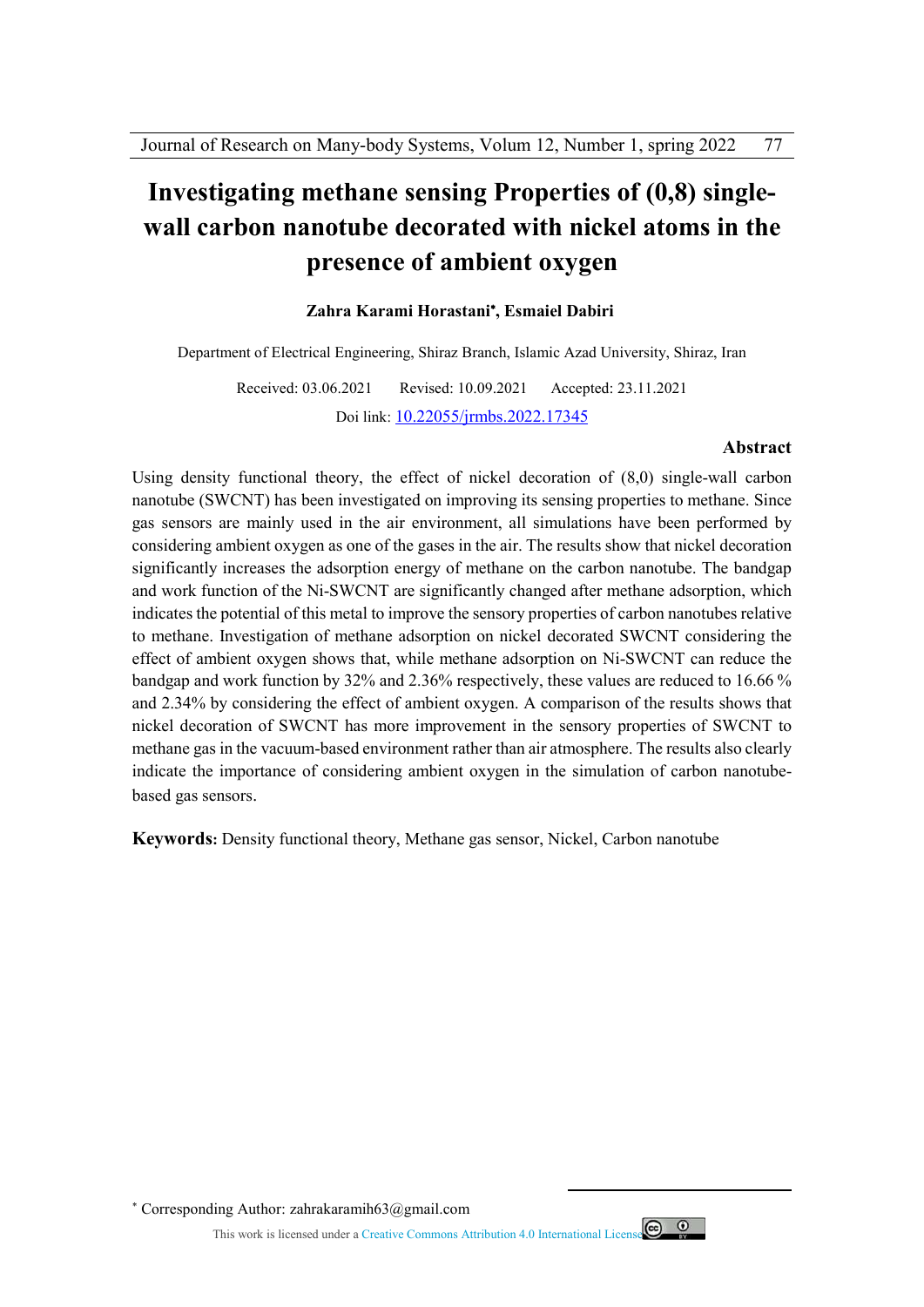# بررسی خواص حسگری نانولوله کربنی (۰و۸) آرایش یافته با اتم نیکل در مواجه با متان در حضور اکسیژن محیط

زهرا کرمی هرستانی\* اسماعیل دبیری

گروه مهندسی برق، واحد شیراز، دانشگاه آزاد اسلامی، شیراز، ایران

دريافت: ١۴٠٠/٠٣/١٣ ويرايش نهائي: ١۴٠٠/٠۶/١٩ يذيرش: ١٣٠٠/٠٩/٠٢ Doi link: 10.22055/jrmbs.2022.17345

#### حكىدە

جذب مولکول متان بر روی ساختار نانولولهکربنی تک دیواره (۰و۸) آرایش یافته با اتم نیکل با استفاده از نظریهٔ تابعی چگالی، موضوع مقاله حاضر است. با توجه به اینکه حسگرهای گاز عمدتاً در محیط پایهٔ هوا مورد استفاده قرار می گیرند، کلیهٔ شبیهسازیها با در نظر گرفتن اکسیژن هوا بهعنوان یکی از گازهای موجود در هوا نیز انجام گرفته است. جذب متان بر روی نانولولهکربنی آرایش یافته با اتم نیکل تأثیر محسوسی در گاف انرژی، تابع کار و انتقال بار بین نانولوله و متان دارد که نشان دهندهٔ پتانسیل این فلز در بهبود خواص حسگری نانولولهکربنی نسبت به گاز متان است. مقایسهٔ نتایج مربوط به جذب متان بر روی نانولولهکربنی آرایش یافته با نیکل با در نظر گرفتن تأثیر اکسیژن هوا نشان میدهد که، در حالیکه جذب متان بر روی نانولولهکربنی آرایش یافته با نیکل میتواند گاف انرژی و تابع کار را بهترتیب بهمیزان ۳۲٪ و ۲٫۳۶٪ تغییر دهد با در نظر گرفتن تأثیر اکسیژن هوا در انجام شبیهسازیها این مقادیر به ٪۱۶٬۶۶ و ٪۲٫۳۴ کاهش می یابد. نتایج بهدست آمده اهمیت در نظر گرفتن اکسیژن موجود در هوا در شبیهسازی حسگرهای گاز مبتنی بر نانولولهکربنی را بهطور مشخص بیان میکند.

باز نشر این مقاله با ذکر منبع آزاد است.

این مقاله تحت مجوز کریتیو کامنز تخصیص ۴٫۰ بینالمللی میباشد

**كليدواژگان**: نظريهٔ تابعي چگالي، حسگر گاز متان، نيكل، نانولولهكربني

#### مقدمه

کاربردهای وسیع خانگی و صنعتی گاز متان، افزایش غلظت روز افزون این گاز در محیط (ناشی از کاربردهای صنعتی) و قابلیت انفجار آن لزوم طراحی حسگرهای با قیمت پایین، اندازهٔ کوچک، حساسیت بالا و دمای کار پایین (مصرف انرژی کم) را دو چندان نموده است [۱]. نانولولههای کربنی [۲] بهدلیل خواص منحصر بهفرد ساختاری، فیزیکی و شیمیایی در حوزههای مختلف

مانند ذخیرهسازی هیدروژن [۵-۳]، طراحی و ساخت حسگرها [٨-۶]، نمایشگرهای اثر میدانی [۹]، كاتاليستها [١٠] و .. توجه زيادي را بهخود جلب نمودهاند. نسبت سطح به حجم بالا و ساختار متخلخل، این مواد را به گزینهٔ مناسبی برای ساخت حسگرهای گاز تبدیل نموده است. بر خلاف حسگرهای سنتی، حسگرهای گاز بر پایهٔ نانولولهٔ کربنی دارای ویژگیهای قابل توجه پاسخ سریعتر، حساسیت بیشتر در دماهای یایین و ابعاد کوچکتر هستند [۱۳–۶،۱۱). سازوکار

تويسنده مسئول: zahrakaramih63@gmail.com

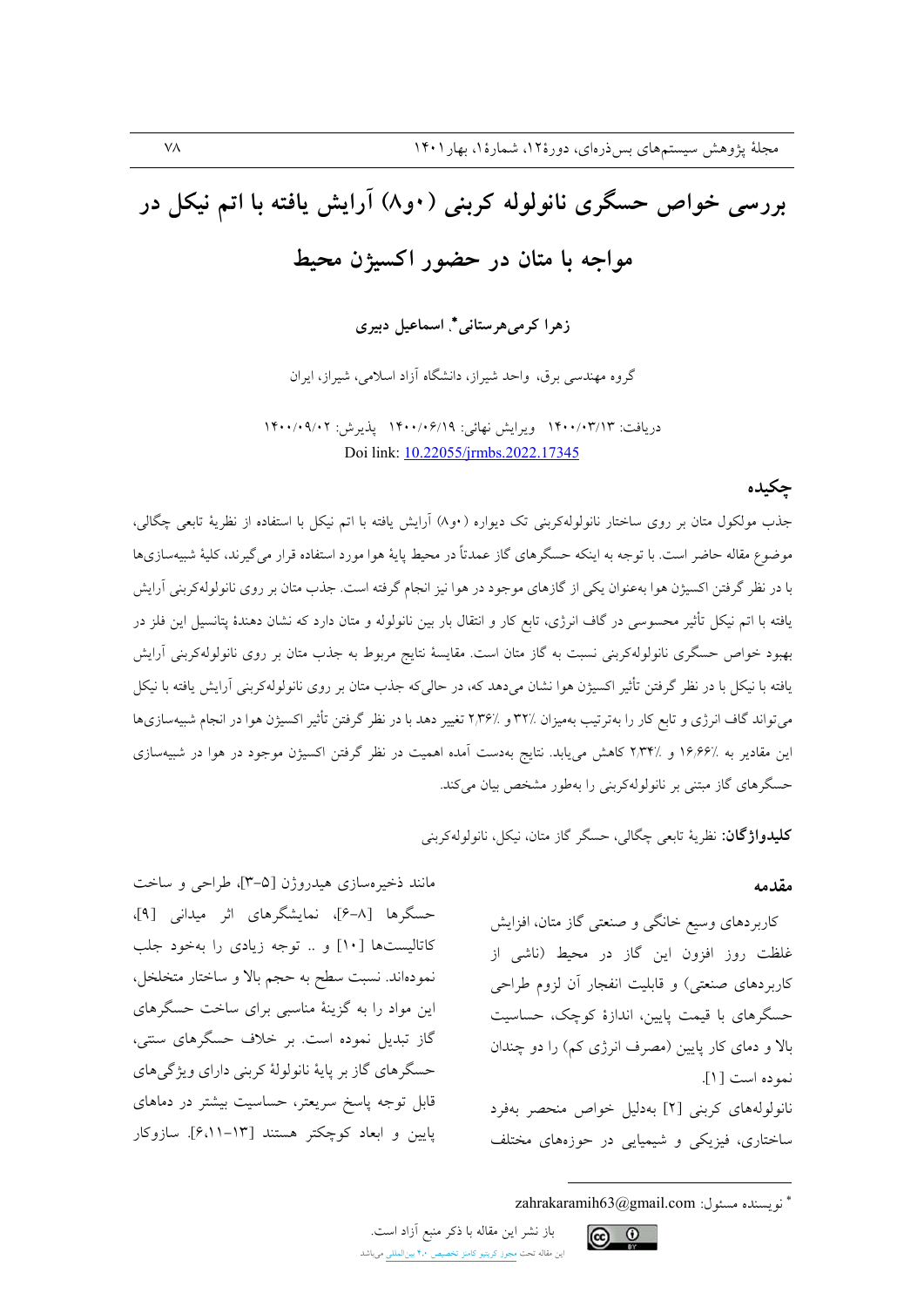خواص حسگری نانولوله کربنی در مواجه با گاز متان داشته باشد.

آرايش دادن سطح نانولوله اگرچه موجب بهبود حساسیت حسگرهای بر پایهٔ نانولولهٔ کربنی میشود ليكن بهدليل افزايش انرژى ييوند موجب افزايش زمان بازیابی حسگر یا بعضاً عدم بازیابی آن میشود. بهمنظور حل این مشکل در عمل پس از هر بار اعمال گاز هدف به حسگر، دمای حسگر بالا برده میشود تا مولکولهای گاز هدف جذب شده با سرعت بیشتری از سطح حسكَر جدا شوند [١٨،١٩]. اين امر اگر چه زمان بازیابی حسگر را کاهش می دهد اما موجب می شود تا مولکولهای اکسیژن موجود در هوا بهصورت شیمیایی بر روى نانولوله جذب شوند. بنابراين بهمنظور تطبيق نتايج شبيهسازي و عملي لازم است تا شبيهسازي جذب مولکول متان در حضور اکسیژنهای جذب شده بر روی سطح نانولوله، انجام شود. بهاین منظور در مقاله حاضر به شبیهسازی جذب متان بر روی نانولولهٔ کربنی آرایش یافته با نیکل همراه با اکسیژن جذب شده در سطح پرداخته شده است.

پیکربندی مقالهٔ پیش رو بدین صورت تدوین شده است که پس از بیان مقدمه در بخش دوم خلاصهای از روش محاسبات بیان شده است. بخش سوم به ارائهٔ نتایج بهدست آمده پرداخته است. این بخش شامل بررسی جذب متان بر روى نانولولة كربنى أرايش يافته با نيكل میباشد. نتایج بهدست آمده با در نظر گرفتن اکسیژنهای جذب شده در سطح نیز تکرار شده است و اهمیت در نظر گرفتن اکسیژن هوا در شبیهسازی حسگرهای گاز مبتنی بر نانولوله کربنی تبیین شده است. این مقاله با بخش چهارم مشتمل بر اهم نتایج بهدست آمده يايان مي يابد.

حسگری در این نوع حسگرها عمدتاً تبادل بار بین مولکول گاز و نانولولهکربنی در نظر گرفته شده است. بهاین صورت که اگر مولکول گاز، گیرندهٔ الکترون باشد، هدايت نانولوله افزايش مى يابد و برعكس چنانچه مولكول گاز، دهندهٔ الكترون باشد، هدايت نانولوله كاهش مى يابد [٨]. مطالعات قبلى نشان داده است كه اگرچه نانولولههای کربنی خالص حساسیت خوبی در مواجه با گازهایی مانند NO2 (NH3 و O2 دارند اما حساسیت آنها به گازهای آلوده کننده یا سم*ی* مانند CH4 ،CO و CO2 بهدليل ييوند ضعيف واندوالسي اين مولکولها و سطح نانولوله بسیار کم است. بنابراین بررسیهای وسیع آزمایشگاهی و تئوری بهمنظور بهبود جذب این مولکولها بر روی نانولوله کربنی انجام شده است [۸،۱۲،۱۳]. این روشها شامل عامل دار کردن سطح نانولوله توسط گروههای قطبی مانند NO2. H<sub>2</sub>PO3 ،COOH و يا آرايش دادن آن با فلزات بهخصوص فلزات واسطه مىباشد. فلزات واسطه بهدلیل الکترونهای اوربیتال d و اوربیتالهای خال<sub>ی</sub>، جذب مولکولهای کوچک بر روی سطح نانولوله را افزايش مىدهند [٣،٧،١۴،١٥]. در مرجع [١۶] نشان داده شده است که حساسیت نانولولهٔ کربنی پس از آرایش یافتن با اتم کبالت نسبت به گاز CO افزایش چشمگیری مییابد. همچنین در مرجع [۱۷] بهبررسی تأثیر آرایشدهی سطح نانولولهٔ کربنی (۰٫۸) با اتمهای پالادیوم، نیکل و آهن در بهبود جذب مولکول متان پرداخته شده است و نشان داده شده است که حضور این اتمها بهطور قابل ملاحظهای موجب افزایش انرژی جذب متان می شود. مقایسهٔ انرژی جذب و همچنین تغييرات خواص الكترونيكي و مغناطيسي پس از جذب متان بر روی سه ساختار مورد بررسی نشان داد که آرایش دادن سطح نانولوله توسط نیکل نسبت به پالادیوم و آهن میتواند نقش مؤثرتری در بهبود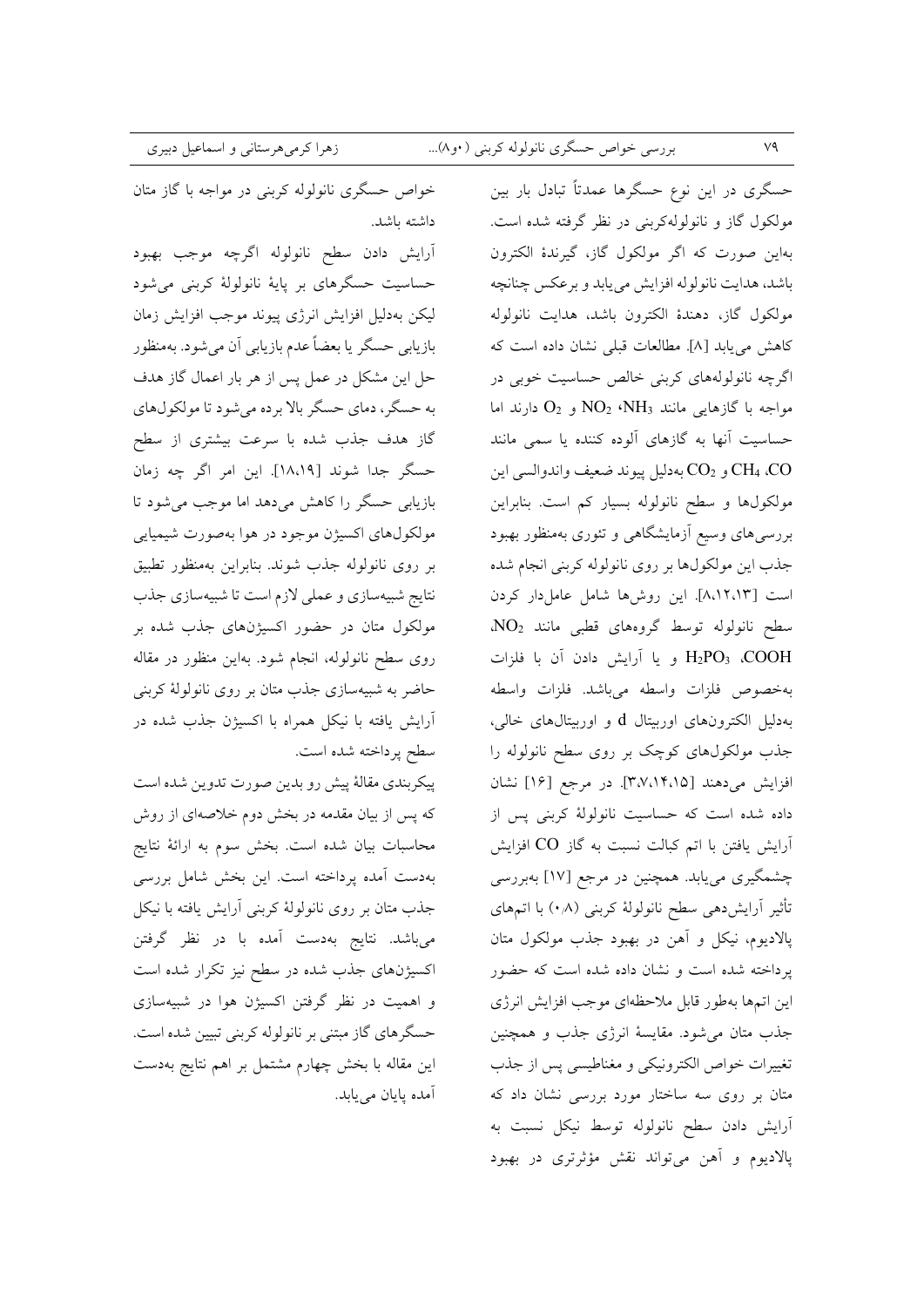## روش محاسىات

در این بخش بهبیان روش محاسبات و پارامترهای انتخاب شده پرداخته شده است. محاسبات با استفاده از بستة نرمافزاري Quantum Espresso [٢٠] انجام شده است. این بستهٔ محاسباتی بر اساس نظریهٔ تابعی چگالی و با استفاده از روش شبهپتانسیل و توابع پایه امواج تخت، بهحل معادلات تکذرهٔ کوهن-شم ٰ میپردازد. در این مقاله، از شبهپتانسیلهای فوق نرم و تابعی تبادلی-همبستگی گرادیان تعمیم یافته (GGA)<sup>۲</sup> [۲۱] استفاده شده است. همچنین بهمنظور در نظر گرفتن نیروهای واندروالسی از روش DFT-D2 [۲۲] استفاده شده است. گسستگی در تابع توزیع عدد اشغال تکذرهای، با پهن شدگی بهمیزان Ry ۰٫۰۰۳ رفع شده است. ابریاختهٔ استفاده شده در انجام محاسبات، شامل دو ياختهٔ بسيط نانولوله كربنى ( •و٨) بهطول A,۵ Å در راستای z شامل ۶۴ اتم کربن و فضای خلأ به ضخامت در دو راستای  ${\rm x}$  و  ${\rm y}$  است. استفاده از دو یاختهٔ  ${\rm A}$ بسيط نانولولهٔكربنى در ابرياخته، از برهمكنش بين اتمهای ناخالصی اضافه شده به سیستم جلوگیری می کند. در کلیهٔ محاسبات، نانولولهٔ خالص و آرایش يافته با فلز يا مولكول گاز، از اين ابرياخته استفاده شده است. پس از انجام محاسبات لازم برای بهینهسازی، انرژی قطع و تعداد نقاط k مورد نیاز برای انتگرالگیریهای منطقهٔ اول بریلوئن، این پارامترها بهترتیب ۴۲ Ry و ۱x۱x۸ در نظر گرفته شدند. انرژی قطع در بسط مربوط به چگالی بار، ۴۲۰ Ry در نظر گرفته شد. در تمام مراحل شبیهسازی با استفاده از الكوريتم Broyden-Fletcher-Goldfarb-Shanno (BFGS) موقعیتهای اتمی تا حدی در هر سه راستا

واهلش یافتهاند که حداکثر نیروی وارد بر هر اتم mRy/Bohr ۱ شود. انرژی جذب (Eads) بهصورت رابطهٔ ۱ تعریف می شود:  $E_{ads} = E_{total}(F/CNT - AM) E_{total}(CNT - AM) - E_{total}(F)$ 

كه در آن (Etotal(F/CNT-AM) انرژى كل مادة جاذب بر ياية نانولوله كربني (Adsorbent Material) آرايش يافته با اتم يا مولكول خارجي،(Etotal(CNT-AM  $E_{total}(F)$  انرژی کل مادهٔ جاذب بر پایهٔ نانولولهٔ کربنی و انرژی کل اتم یا مولکول خارجی در حالت منزوی است. در صورتی که انرژی جذب بهدست آمده دارای علامت جبری منفی باشد، فرأیند گرماده (خود بهخودی) و در غیر این صورت گرماگیر (غیر خود بهخو دی) است.

تغییرات توزیع بار در نزدیکی محل جذب با استفاده از رابطهٔ۲ استخراج شده است. که در آن PCNT-AM و بهترتیب چگالی بار مادهٔ جاذب بر پایهٔ PF/CNT-AM  $\rho_F$  نانولولۀکرېنې قبل و بعد از جذب گونۀ خارجي و چگالي بار گونه خارجي است.

 $\Delta \rho(r) = \rho_{F/CNT-AM}(r) - \rho_{CNT-AM}(r) - \rho_F(r)$ 

تابع کار که بهصورت کمترین انرژی لازم برای جدا كردن يك الكترون از ماده و انتقال آن به خلأ (جايبي كه الكترون هيچ نيرويي را احساس نمي كند، مرجع انرژي) تعریف می شود با استفاده از رابطهٔ۳ محاسبه گردیده است.

 $W = E_{Ref} - E_F$  $\mathbf{\breve{r}}$ در رابطهٔ $W$  نشاندهندهٔ تابع کار میباشد. همچنین و E $_{F}$  بهترتیب نشان دهندهٔ انرژی خلأ (مرجع  $E_{F}$ 

<sup>2</sup> Generalized Gradient Approximation

<sup>1</sup>Kohn-Sham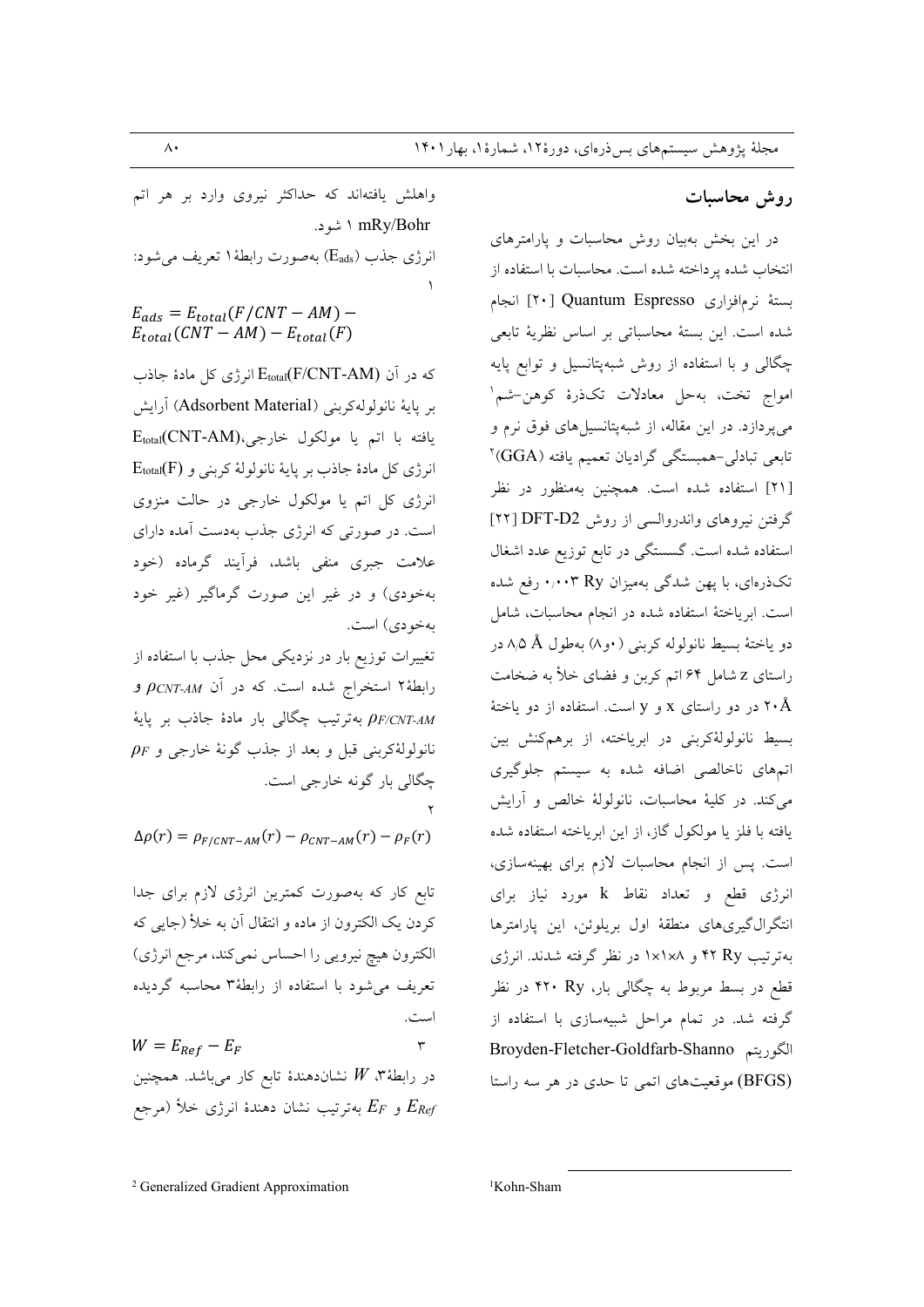انرژی) و انرژی فرمی میباشد. مقادیر انرژی مربوطه با استفاده با نرمافزار محاسبه و استخراج می شود.

نتايج: بررسي جذب متان بر روي نانولولهٔ کربنې آرایش یافته با اتم نیکل

ساختار واهليدهٔ نانولولهٔکربنی آرايش يافته با اتم نيكل در شكل ١ نشان داده شده است. فاصلهٔ واهليده نيکل-نانولولهکرېني ۸۹٫۱Å و انرژي جذب اتم نيکل بر روی نانولولهکربنی A eV+ - است.



شكل ١. ساختار بهينهٔ جذب اتم نيكل بر روى نانولولهكربني.

ساختار نواري و چگالي حالات نانولولۀکربني آرايش يافته توسط اتم نيكل در مقايسه با نانولولةكربني خالص در شکل ۲ نشان داده شده است. جذب اتم نیکل موجب کاهش گاف انرژی از ۵۸eV.۰ به ۰٫۳۸eV و همچنین کاهش تابع کار از ۴٫۲۹eV به ۳٫۸۱eV شده است. با توجه به کاهش گاف انرژی و همچنین افزایش چشمگیر چگالی حالات در لبهٔ نوار ظرفیت، کاهش تابع كار مورد انتظار است. محاسبهٔ انتقال بار بين اتم نیکل و نانولولهٔ کربنی نشان از انتقال بار بهمیزان ۰٫۱۶ e از اتم نیکل به نانولولهٔ کربنی دارد. با توجه به اینکه الكترون خواهي كربن از نيكل بيشتر است انتقال بار از نيکل به نانولولهٔ کربنی مورد انتظار است.



بر روي نانولوله کرېنې.

ساختارهای مورد بررسی جهت تعیین موقعیت بهینه جذب متان بر روی نانولولهٔ کربنی آرایش یافته با نیکل بههمراه انرژی جذب مربوطه در شکل۳ نشان داده شده



a) Ead = - 0.09 eV b) Ead = - 0.99 eV c) Ead = - 1 eV

**شکا ۳**. سه موقعیت مختلف جذب متان برروی ساختار نیکل-نانولوله کربنی و مقادیر انرژی جذب در حالت واهلیده.

با توجه به مقادیر انرژی جذب بهدست آمده؛ ساختار c. حالت پایدار جذب مولکول متان میباشد. در این ساختار فاصلهٔ نیکل با دو هیدروژن متان که نزدیکتر به نیکل هستند ۲٫۱۱ و ۲٫۲۶ آنگستروم میباشد. در حالی که انرژی جذب مولکول متان، بر روی نانولولهٔکربنی خالص در حدود ۸ میلی الکترون ولت گزارش شده است این مقدار در نانولولهٔکربنی آرایش یافته توسط اتم نیکل افزایش چشمگیری داشته و برابر با ۱eV- است.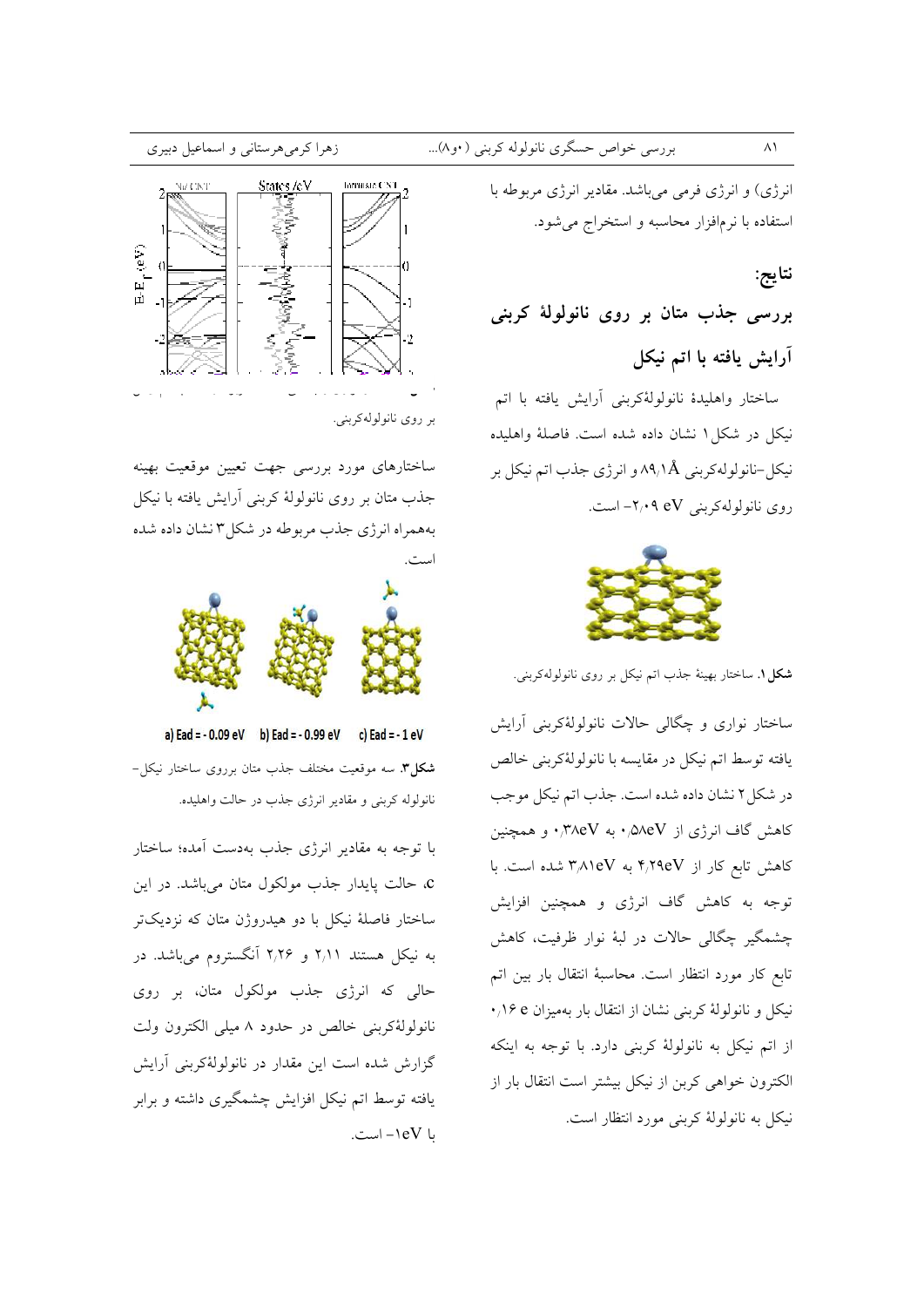ساختار نواري و چگالي حالات مربوط به نانولولۀكربني آرایش یافته توسط اتم نیکل قبل و بعد از جذب مولکول متان در شکل ۴ نشان داده شده است. همان طور كه ملاحظه مي شود، جذب متان موجب باز شدن گاف  $\cdot$ ه انرژی شده بهطوری که مقدار آن از ۳۸eV، به ۵eV، افزايش يافته است (٪۵/ ۳۱ افزايش). نتايج بهدست آمده در این بخش بهخوبی با نتایج گزارش شده در مرجع [۱۷] تطبيق دارد.



**شکل؟** ساختار نواری و چگالی حالات مربوط به جذب مولکول متان بر روی نانولولهکربنی آرایش یافته با نیکل.

تغییرات چگالی بار در محل جذب متان در شکل۵ نشان داده شده است. همانطور که ملاحظه می شود بار از نانولولهٔکربنی به CH4 منتقل شده است. بهمنظور تأييد نتيجهٔ بهدست آمده نقشهٔ سطوح انرژی در شکل ۶ نشان داده شده است. همان طور که ملاحظه می شود احتمال انتقال بار از نانولولهٔکربنی آرایش یافته با نیکل به مولکول متان بیشتر از احتمال انتقال بار از متان به نانولولهٔکربنی است. تابع کار نانولهٔ کربنی آرایش یافته با نیکل پس از جذب متان ٪۲٫۳۶ افزایش داشته و از مقدار ۳٫۸۱ eV به ۳٫۹۰ eV افزایش می یابد که با توجه به نوع p بودن ساختار و انتقال بار از نانولولهٔ کربنی به متان مورد انتظار است.

با توجه به نتايج بهدست آمده نانولولهٔ كربنى آرايش يافته با نيكل (در محيط پايهٔ خلأ) در معرض مولكول متان توسط عوامل گرمای واکنش، تغییر گاف و تابع کار می تواند بهعنوان حسگر گاز مورد استفاده قرار گیر د.



شکل ۵. تغییرات چگالی بار در محل جذب متان.



شكل ۶. نقشه سطوح انرژى ساختار CH4 / Ni-SWCNT

بررسی جذب متان بر روی نانولولهٔ کربنی آرایش یافته با اتم نیکل با در نظر گرفتن اكسيژن محيط:

بررسی جذب متان بر روی نانولولهکربنی همراه با اکسیژن جذب شده در سطح

همانطور که بیان شد حسگرهای گاز عمدتاً در محیط پایهٔ هوا مورد استفاده قرار میگیرند. بهمنظور کاهش زمان بازیابی حسگر معمولاً دمای کار بالا برده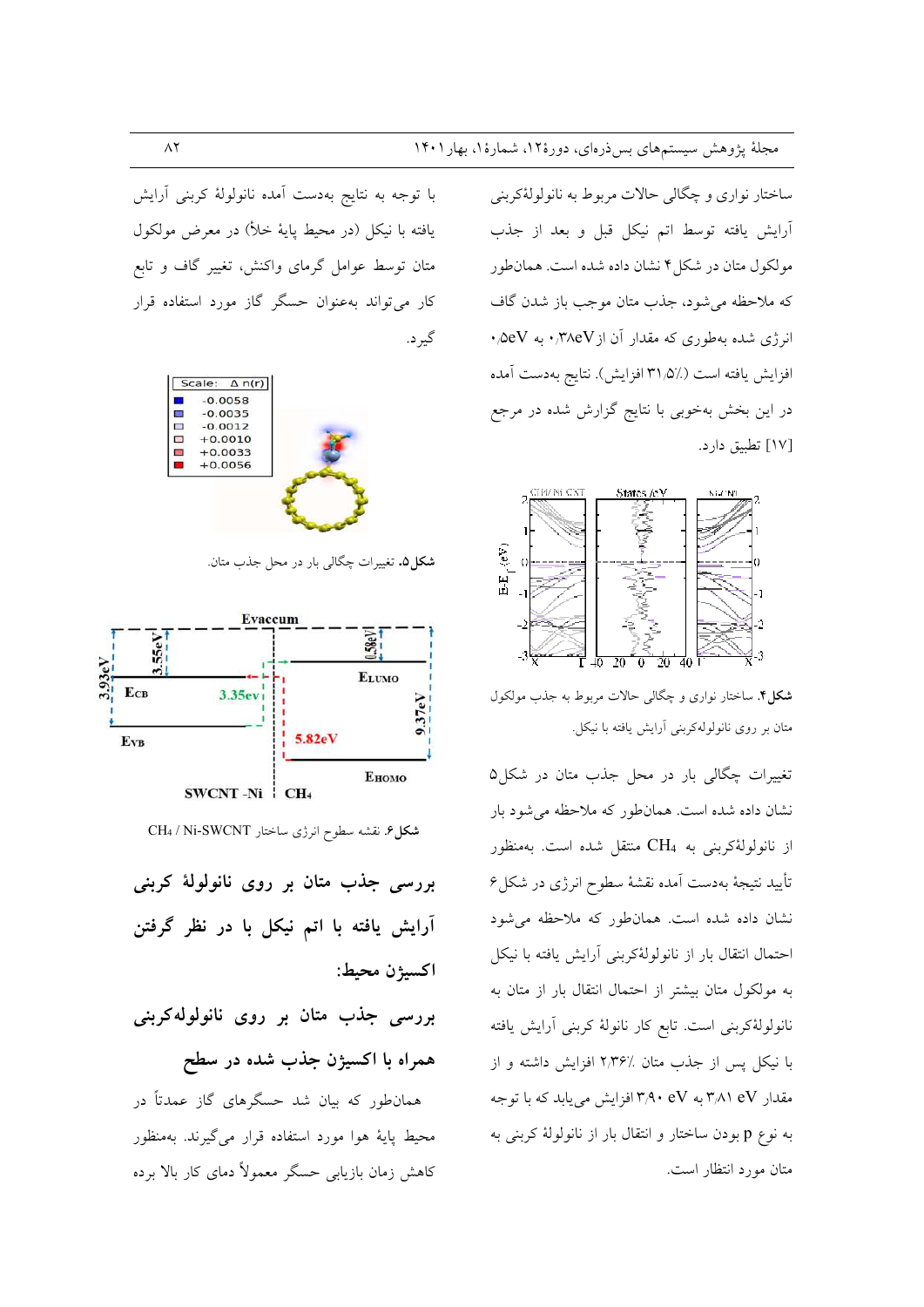محاسبات انتقال بار نشان می دهد که ۰٫۲۵e از نانولولهٔ کربنی به مولکول اکسیژن منتقل میشود. نقشهٔ سطوح انرژی SWCNT خالص و مولکول O2 در شکل۹ نشان داده شده است. همانطور که ملاحظه می شود مسیر انتقال بار از تراز ظرفیت نانولولهٔ کربنی بهسمت LUMO<sub>DOWN 02</sub> میباشد که با محاسبات انتقال بار تطبيق دارد.

زهرا کرمیهرستانی و اسماعیل دبیری







شكل؟. نقشه سطوح SWCNT و O2.

ساختار بهینهٔ جذب متان بر روی نانولولهٔ کربنی همراه با اکسیژن جذب شده در سطح، در شکل۷ نشان داده شده است. انرژی جذب متان بر روی ساختار با در نظر گرفتن نیروی بین مولکولی واندروالسی در حدود ۸۰

مي شود. اين امر موجب مي شود تا مولكولهاي اكسيژن موجود در هوا بر روى نانولوله جذب شوند. بنابراين بهمنظور تطبیق نتایج شبیهسازی و عملی لازم است تا شبیهسازی جذب مولکول متان در حضور اکسیژنهای جذب شده بر روی سطح نانولوله، انجام شود. نتایج آزمایشگاهی گزارش شده در مرجع [۸] حاکی از جذب اکسیژن بهصورت شیمیایی بر روی نانولولهٔکربنی است. بنابراین در اینجا تنها بهاین نوع جذب پرداخته شده است. جذب اكسيژن غیرمغناطیسی و با انرژی جذب eV ۰٫۶۳ میباشد. ساختار نانولولهكربني پس از جذب مولكول اكسيژن در حالت واهلیده در شکل ۷ نشان داده شده است. طول پیوند اکسیژن–اکسیژن ۱٫۵۰ آنگستروم و طول پیوند اکسیژن-کربن ۱٬۴۷ آنگستروم میباشد. طول پیوند بهدست آمدهٔ کربن-اکسیژن در حدود طول پیوند گزارش شده (X,۴۳-۲٫۵ ) میباشد که بیانگر پیوند قوى اكسيژن با سطح نانولوله است.



**شکل۷**. ساختار واهلیده نانولولهٔ کربنی همراه با اکسیژن جذب شده در سطح، قبل و بعد از جذب متان.

ساختار نواری و چگالی حالات مربوط به جذب اکسیژن بر روی نانولولهکربنی در شکل۸ نشان داده شده است. همانطور که مشاهده میشود جذب اکسیژن موجب کاهش گاف بهمقدار ۰٫۴۱eV و همچنین از بین رفتن تبهگنی ترازهای انرژی شده است.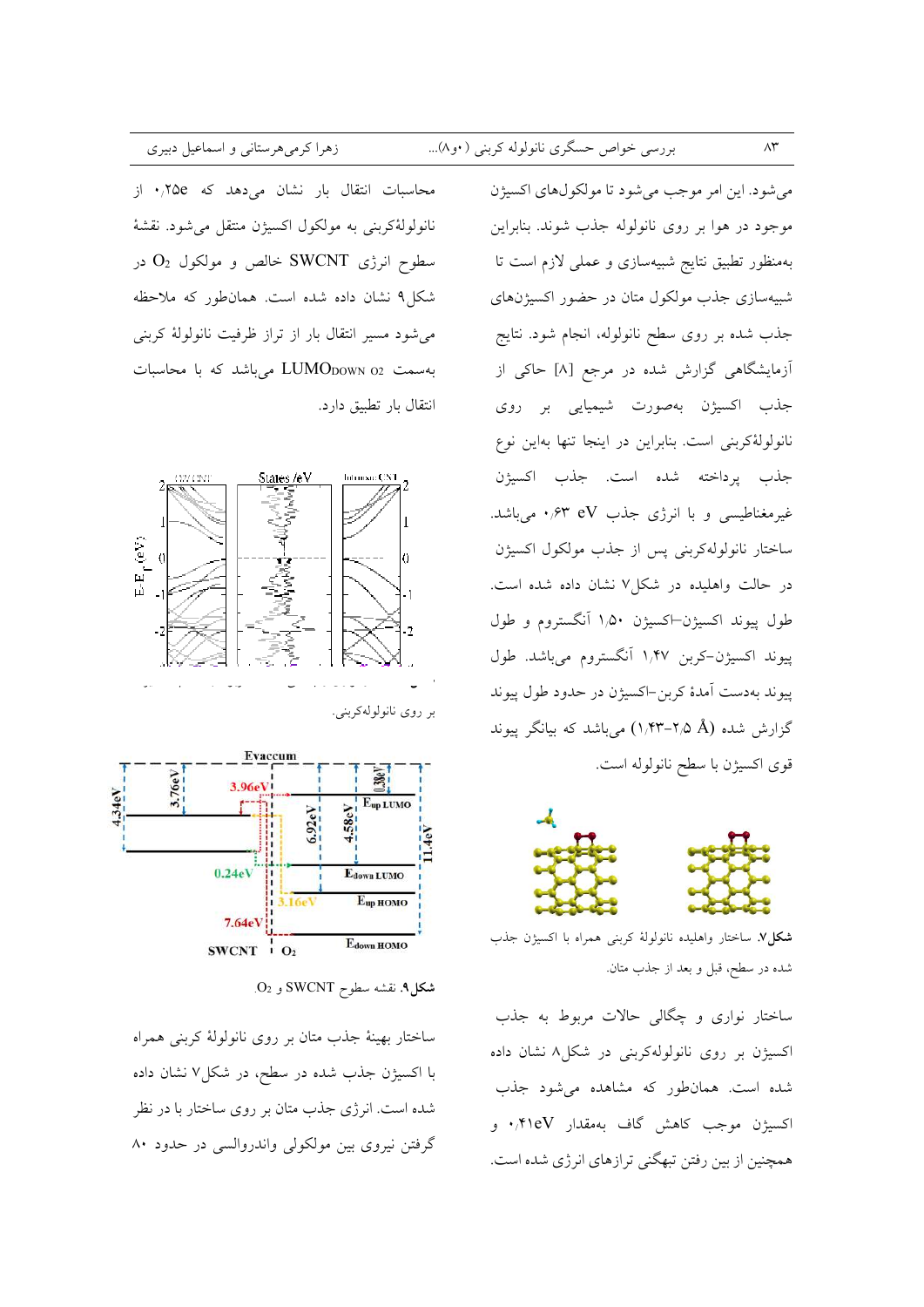ميلي الكترون ولت و فاصلهٔ تقريبي مركز متان تا نانولولهٔ کربنی ۳٫۸ آنگستروم است که مؤید جذب ضعیف و فيزيكي متان مىباشد. با توجه بهجذب ضعيف فيزيكي متان، تغییری در ساختار نواری، چگالی حالات پس از جذب متان مشاهده نشد.

ساختار نانولولهٔکربنی آرایش یافته با اتم نیکل همراه با اکسیژن جذب شده

بهمنظور يافتن موقعيت بهينة ساختار نانولولة كربني آرایش یافته با نیکل با در نظر گرفتن اکسیژن جذب شده در سطح، موقعیتهای نشان داده شده در شکل ۱۰ مورد بررسی قرار گرفت. با توجه به مقدار انرژی جذب، ساختار a ساختار بهينه مي باشد.



**شکل ۱۰.** a و b موقعیتهای مورد بررسی ساختار نانولوله کربنی أرايش يافته با نيكل با در نظر گرفتن اكسيژن جذب شده در سطح. و d موقعیتهای مورد بررسی جذب متان بر روی ساختار a.

ساختار نواري و چگالي حالات مربوط به نانولولهٔ آرایش یافته با نیکل همراه با اکسیژن جذب شده در سطح در شکل ۱۱ نشان داده شده است. همان طور که ملاحظه می شود جذب نیکل موجب کاهش گاف از ۰٫۴۱ eV (۰٫۱۸ eV می شود)



آرایش یافته با نیکل همراه با اکسیژن جذب شده در سطح.

محاسبات انتقال بار بیانگر انتقال بار ۰٫۲۳ e نیکل به ساختار نانولوله همراه با اكسيژن جذب شده در سطح میباشد. تابع کار این ساختار پس از جذب نیکل کاهش یافته و برابر با ۳٫۸۴ eV است. کاهش تابع کار با توجه به خاصیت دهندگی نیکل و اینکه اولین نوار زیر فرمی عمدتاً مربوط به اتم نیکل است، مورد انتظار است.

جذب متان بر روی نانولولهکربنی آرایش يافته با اتم نيكل همراه با اكسيژن جذب شده در سطح

بهمنظور یافتن موقعیت بهینهٔ جذب متان بر روی نانولولهٔ کربنی آرایش یافته با نیکل بههمراه اکسیژن جذب شده در سطح، موقعیتهای نشان داده شده در شکل ۱۱ مورد بررسی قرار گرفت. مقایسهٔ مقادیر انرژی جذب نشان می دهد که موقعیت c، ساختار بهینه است.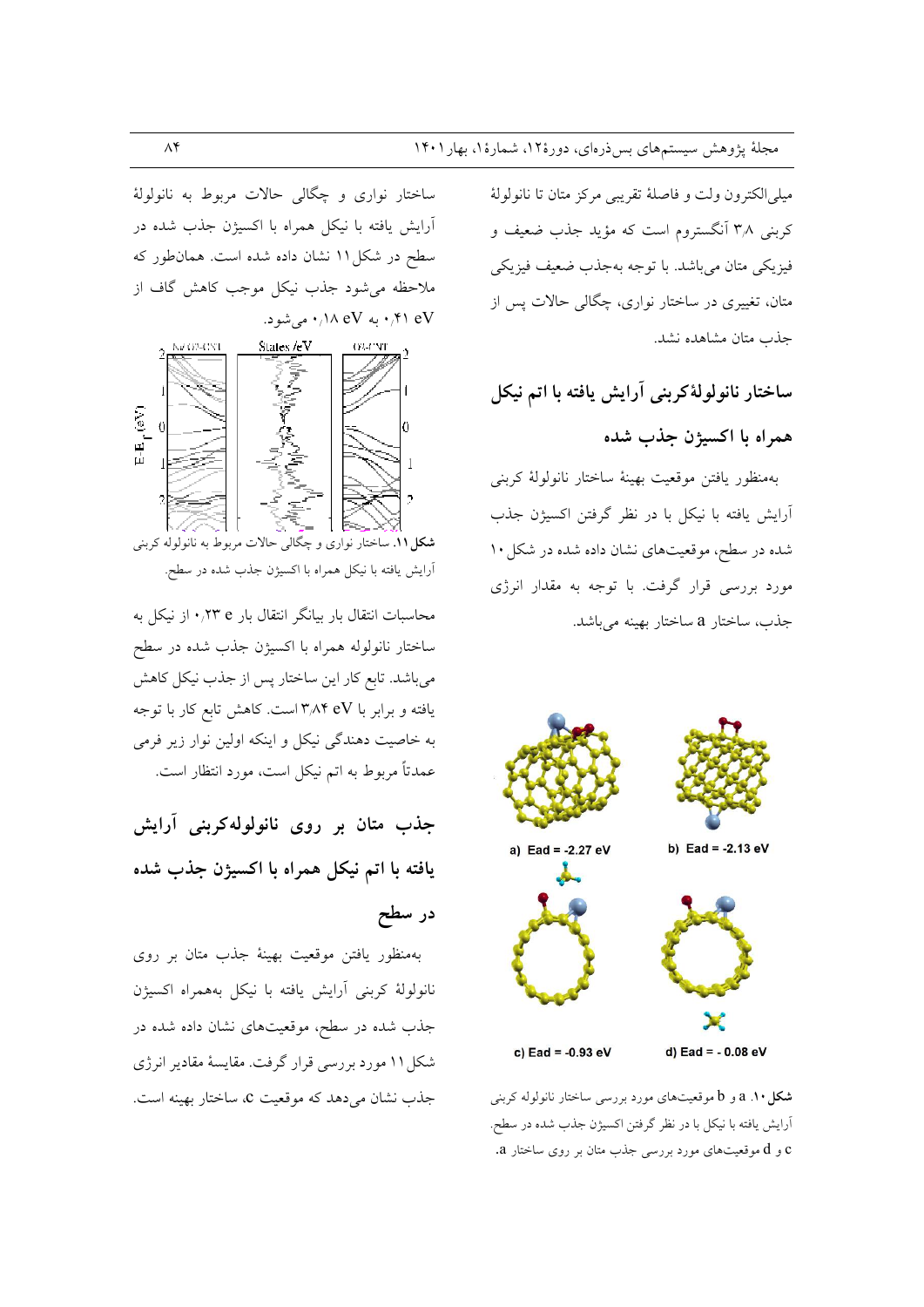انرژی جذب مولکول متان بر روی نانولولهٔ کربنی آرایش یافته با اتم نیکل همراه با اکسیژن جذب شده در سطح با در نظر گرفتن نیروی واندروالسی برابر با eV ٩٣/٠- میباشد که نشان دهندهٔ جذب شیمیایی آن بهصورت خودبهخودی است. ساختار نواری و چگالی حالات ناشی از جذب مولکول متان بر روی این ساختار در شکل ۱۲ نشان داده شده است.



متان بر روی نانولوله کربنی آرایش یافته با اتم نیکل همراه با اكسيژن جذب شده در سطح.

گاف انرژی برابر با ۰٫۲۱eV است که نسبت به قبل از جذب گاز ۰٬۰۳eV افزایش یافته است. همچنین تابع کار پس از جذب متان برابر ۳٫۷۵eV محاسبه شده است که نسبت به مقدار آن قبل از جذب متان در حدود eV/ ۱۰/۱eV/ كاهش يافته است.

نقشهٔ سطوح انرژی Ni-O2-SWCNT و مولکول CH4 در شکار ۱۳ نشان داده شده است. با توجه به فاصلهٔ کمتر تراز ظرفیت نانولوله تا تراز LUMO، ،CH مسیر محتمل برای انتقال بار، از نانولولهٔکربنی بهسمت CH4 است. تغییرات چگالی بار اطراف متان در شکل۱۴ نشان داده شده است. همان $\det$ ور که انتظار می رود چگالی بار اطراف مولکول متان افزایش یافته است.



شکل ۱۳. نقشه سطوح انرژی Ni-O2-SWCNT و مولکول CH4



شکل ۱۴. تغییرات چگالی بار اطراف مولکول متان بعد از جذب  $Ni-O<sub>2</sub>-SWCNT$  .

با توجه به نتایج بهدست آمده تغییر در پارامترهای محاسبه شده در ساختار نانولولهٔکربنی آرایش یافته توسط نيكل در محيط پايهٔ خلأ در مقايسه با محيط پايه هوا بیشتر است. بهعبارت دیگر افزایش دمای حسگر بهمنظور كاهش زمان بازيابي حسگر موجب كاهش حساسیت آن میشود. از سوی دیگر نتایج بهدست آمده نشان از اهمیت در نظر گرفتن اکسیژن محیط در شبیه سازی حسگرهای مبتنی بر نانولوله کربنی دارد.

# نتيجه گير ي

در مقالهٔ حاضر بهبررسی جذب متان بر روی نانولولهٔ كربني أرايش يافته با اتم نيكل در حضور اكسيژن محيط پرداخته شده است. نتایج بهدست آمده نشان داد که فلز نیکل نقش چشمگیری در بهبود جذب متان بر روی ساختار دارد. تغییرات در گاف انرژی، تابع کار و چگالی حاملها پس از جذب متان بر روی ساختار نانولولهٔ كربني أرايش يافته با نيكل قابل ملاحظه بوده كه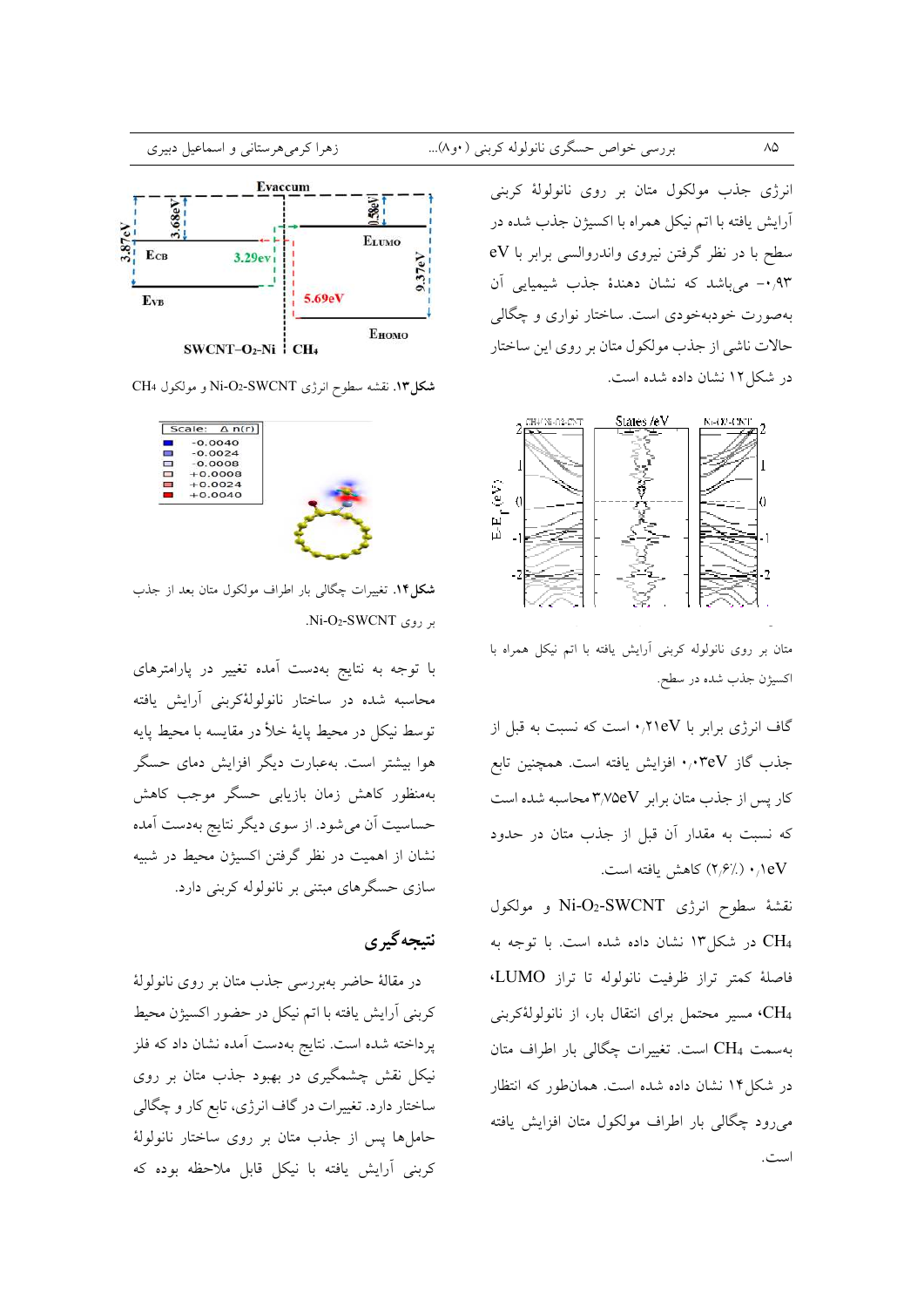می تواند بهعنوان پارامتر حسگری در آزمایشگاه جهت أشكارسازي گاز متان مورد استفاده قرار گيرد. كليهٔ شبیهسازیها در حضور و عدم حضور اکسیژن محیط انجام شد و مورد مقایسه قرار گرفت. اهم نتایج بهدست آمده عبارتند از:

جذب متان بر روی نانولولهکربنی آرایش یافته با اتم نيكل:

• جذب مولکول متان بر روی نانولولهکربنی آرایش یافته توسط اتم نیکل از نوع شیمیایی با طبیعت گرماده است

• جذب متان بر روى نانولولهكربني أرايش يافته با نيكل در محيط پايه خلأ موجب باز شدن گاف انرژي مي شود بهطوری که مقدار آن از ۰٫۳۸ وV م.۰ افزایش می یابد (٪۵/ ۳۱ افز ایش).

• تابع کار نانولولهکربنی آرایش یافته با نیکل پس از جذب متان ٪۲٬۳۶ افزایش داشته و از مقدار ۳٬۸۱eV به ۳٬۹۰eV افزایش می یابد.

• تغییرات چگالی بار در محل جذب متان حاکی از انتقال بار از نانولولهکربنی به CH4 است که با نتایج مربوط به رسم نقشهٔ سطوح انرژی تطبیق دارد. جذب متان بر روی نانولولهکربنی آرایش یافته با اتم نيكل همراه با اكسيژن جذب شده در سطح: • انرژی جذب مولکول متان بر روی نانولولهکربنی آرایش یافته با اتم نیکل همراه با اکسیژن جذب شده در سطح با در نظر گرفتن نیروی واندروالسی برابر با ۰٫۹۳eV می باشد که نشان دهندهٔ جذب شیمیایی آن بهصورت خودبهخودي است.

• گاف انرژی پس از جذب متان بر روی ساختار برابر با ١٣١٥٧، است كه نسبت به قبل از جذب گاز ۰٫۰۳eV افزایش یافته است.

• تابع کار پس از جذب متان برابر ۳٬۷۵eV محاسبه شده است که نسبت به مقدار آن قبل از جذب متان در حدود eV/ (//۶٪) كاهش يافته است. • تغییرات چگالی بار در محل جذب متان حاکی از انتقال بار از نانولولهکربنی به CH4 است که با نتایج

مربوط به رسم نقشه سطوح انرژی تطبیق دارد. با توجه به نتایج بهدست آمده، تغییر در پارامترهای محاسبه شده در ساختار نانولولهکربنی آرایش یافته توسط نيكل در محيط يايهٔ خلأ در مقايسه با محيط يايهٔ هوا بیشتر است. بهعبارت دیگر افزایش دمای حسگر بهمنظور كاهش زمان بازيابي حسگر موجب كاهش حساسیت اَن می شود. از سوی دیگر نتایج بهدست اَمده .<br>نشان از اهمیت در نظر گرفتن اکسیژن محیط در شبیهسازی حسگرهای مبتنی بر نانولوله کربنی دارد.

## مرجعها

[1] M. van den Bossche, N.T. Rose, S.F.J. De Wekker, Potential of a low-cost gas sensor for atmospheric methane monitoring. Sensors and Actuators B: Chemical 238  $(2017)$ 501-509. https://doi.org/10.1016/j.snb.2016.07.092

[2] S. Iijima, T. Ichihashi, Single-shell carbon nanotubes of 1-nm diameter, nature 603-605.  $(1993)$ 363 https://doi.org/10.1038/363603a0

[3] P. Liu, J. Liang, R. Xue, Q. Du, M. Jiang, Ruthenium decorated boron-doped carbon nanotube for hydrogen storage: A firstprinciple study, International Journal of Hydrogen Energy 44 (2019) 27853-27861. https://doi.org/10.1016/j.ijhydene.2019.09.0 **19** 

[4] A. Maiti, Energetic stability of hydrogenchemisorbed carbon nanotube structures. Chemical Physics Letters 508 (2011) 107-110.

https://doi.org/10.1016/j.cplett.2011.04.020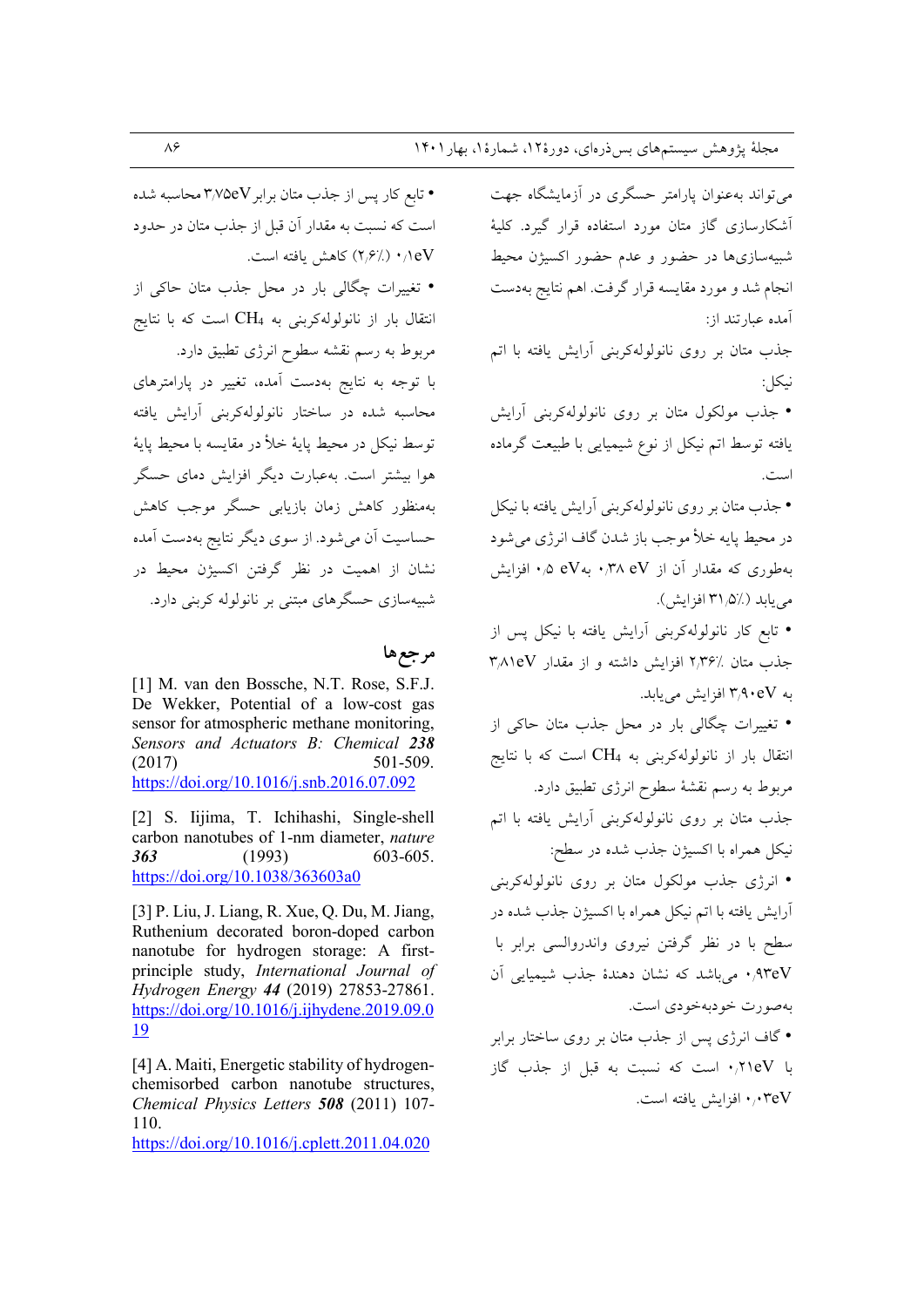+ U] <3+<+, +& 0 8(... ) <\*+, -.:.:33 +BC e:M <+ 87

https://doi.org/10.3390/chemosensors60400 62

[13] S. Kumar, V. Pavelyev, P. Mishra, N. Tripathi, A review on сhemiresistive gas sensors based on carbon nanotubes: device and technology transformation, *Sensors and Actuators A: Physical 283* (2018) 174-186. https://doi.org/10.1016/j.sna.2018.09.061

[14] A. Abdelhalim, M. Winkler, F. Loghin, C. Zeiser, P. Lugli, A. Abdellah, Highly sensitive and selective carbon nanotubebased gas sensor arrays functionalized with different metallic nanoparticles, *Sensors and Actuators B: Chemical 220* (2015) 1288- 1296.

https://doi.org/10.1016/j.snb.2015.06.138

[15] J. Casanova-Cháfer, E. Navarrete, X. Noirfalise, P. Umek, C. Bittencourt, E. Llobet, Gas sensing with iridium oxide nanoparticle decorated carbon nanotubes, *Sensors 19* (2019) 113. https://doi.org/10.3390/s19010113

[16] A. Shalabi, M. Assem, S.A. Aal, K. Soliman, Magnetic and binding properties of Co-doped single-walled carbon nanotubes: a first principles study, *Journal of Nanoparticle Research 14* (2012). https://doi.org/10.1007/s11051-012-0892-7

[17] F.K. Fotooh, M. Nayeri, Methane adsorption on the surface of metal (Fe, Ni, Pd) decorated SWCNT: A density functional theory (DFT) study, *Surface Science 713* (2021) 121913. https://doi.org/10.1016/j.susc.2021.121913

[18] S.-I. Moon, K.-K. Paek, Y.-H. Lee, H.- K. Park, J.-K. Kim ,S.-W. Kim, B.-K. Ju, Bias-heating recovery of MWCNT gas sensor, *Materials Letters 62* (2008) 2422- 2425.

https://doi.org/10.1016/j.matlet.2007.12.02 7

[19] I. Sayago, H. Santos, M.C. Horrillo, M. Aleixandre, M.J. Fernández, E. Terrado, I. Tacchini, R. Aroz, W.K. Maser, A.M. Benito, Carbon nanotube networks as gas sensors for NO2 detection, *Talanta* **77** (2008)

[5] M. Mohan, V.K. Sharma, E.A. Kumar, V. Gayathri, Hydrogen storage in carbon materials—A review, *Energy Storage 1* (2019) e35. https://doi.org/10.1002/est2.35

[6] M. Han, J.K. Kim, J. Lee, H.K. An, J.P. Yun, S.-W. Kang, D. Jung, Roomtemperature hydrogen-gas sensor based on carbon nanotube yarn, *Journal of nanoscience and nanotechnology 20* (2020) 4011-4014.

https://doi.org/10.1166/jnn.2020.17607

[7] M.N. Norizan, M.H. Moklis, S.Z.N. Demon, N.A. Halim, A. Samsuri, I.S. Mohamad, V.F. Knight, N. Abdullah, Carbon nanotubes: functionalisation and their application in chemical sensors, *RSC Advances 10* (2020) 43704-43732. https://doi.org/10.1039/D0RA09438B

[8] Y. Wang, J.T. Yeow, A review of carbon nanotubes-based gas sensors, *Journal of sensors 2009* (2009) . https://doi.org/10.1155/2009/493904

[9] A.A. Kuznetzov, S.B. Lee, M. Zhang, R.H. Baughman, A.A. Zakhidov, Electron field emission from transparent multiwalled carbon nanotube sheets for inverted field emission displays, *Carbon 48* (2010) 41-46. https://doi.org/10.1016/j.carbon.2009.08.00 9

[10] P. Serp, M. Corrias, P. Kalck, Carbon nanotubes and nanofibers in catalysis, *Applied Catalysis A: General 253* (2003) 337-358.

https://doi.org/10.1016/S0926860X(03)005 49-0

[11] P.B. Agarwal, B. Alam, D.S. Sharma, S. Sharma, S. Mandal, A. Agarwal, Flexible NO2 gas sensor based on single-walled carbon nanotubes on polytetrafluoroethylene substrates, *Flexible and Printed Electronics 3* (2018) 035001. https://doi.org/10.1088/20588585/aacc8f

[12] L. Camilli, M. Passacantando, Advances on sensors based on carbon nanotubes, *Chemosensors 6* (2018) 62.